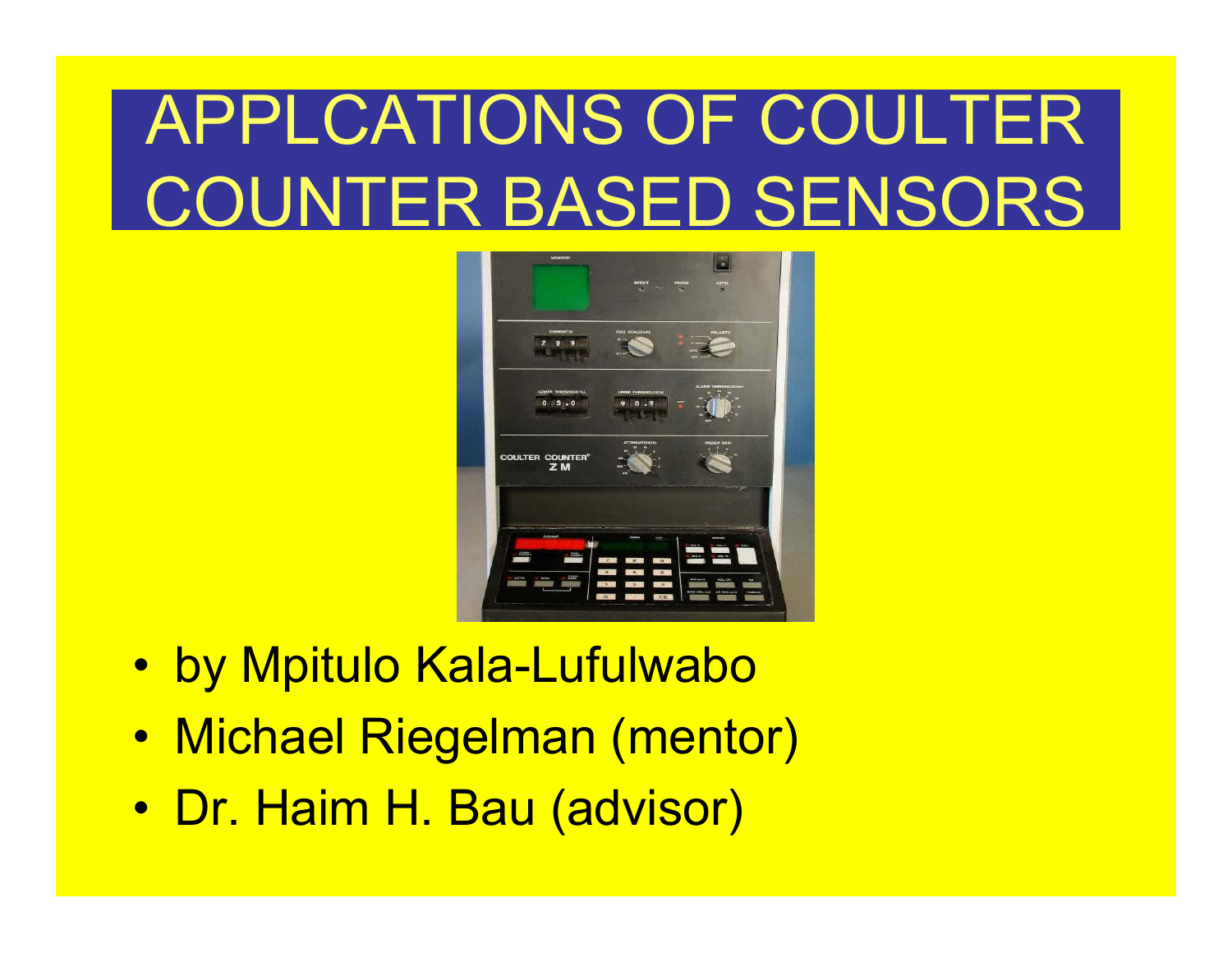## **Applications and Principles**

### **What Exactly is a Coulter Counter?**





- This device can be used as a chemical or biosensor to detect the binding of target analyte to functionalized nanoparticles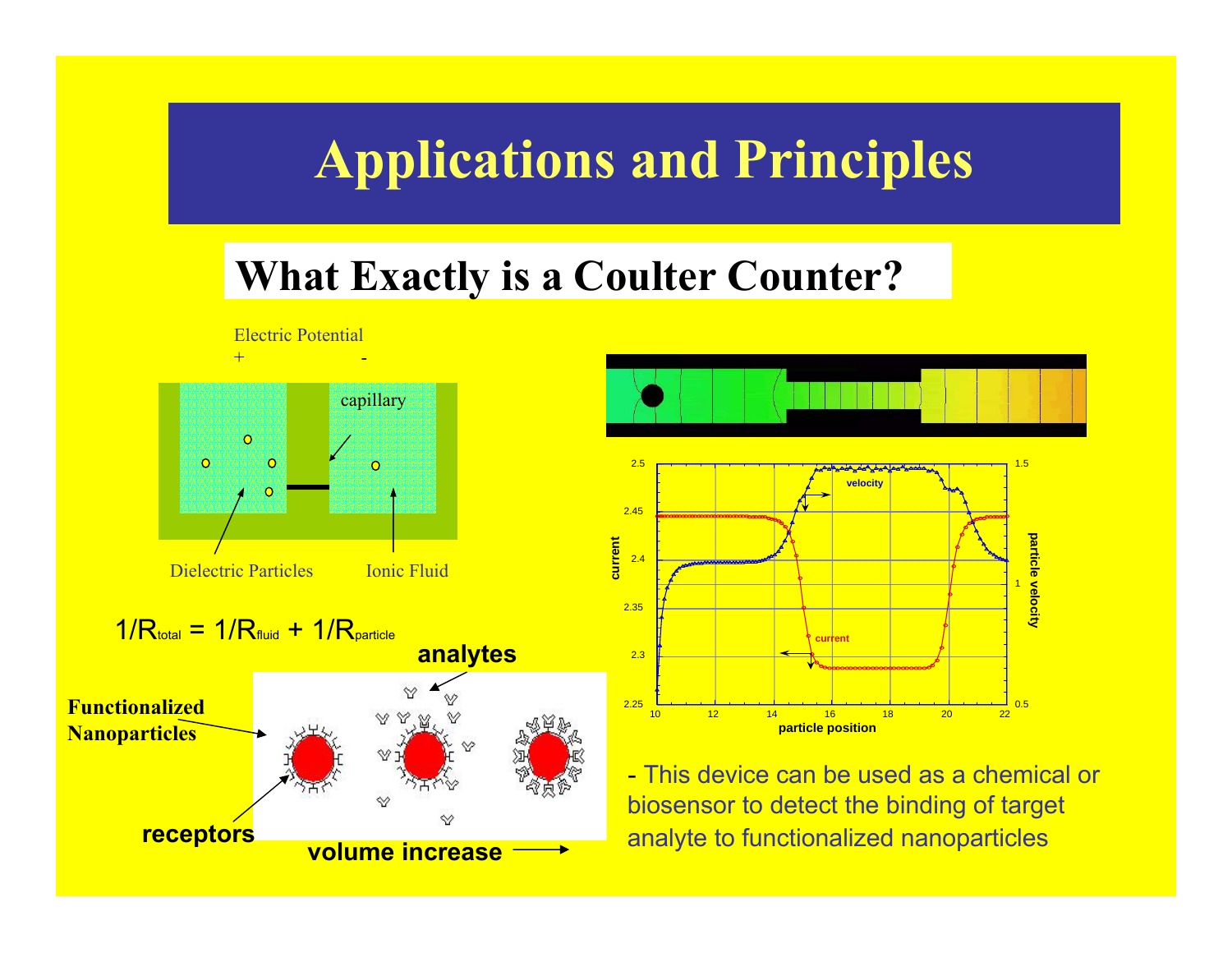# **Device Design**

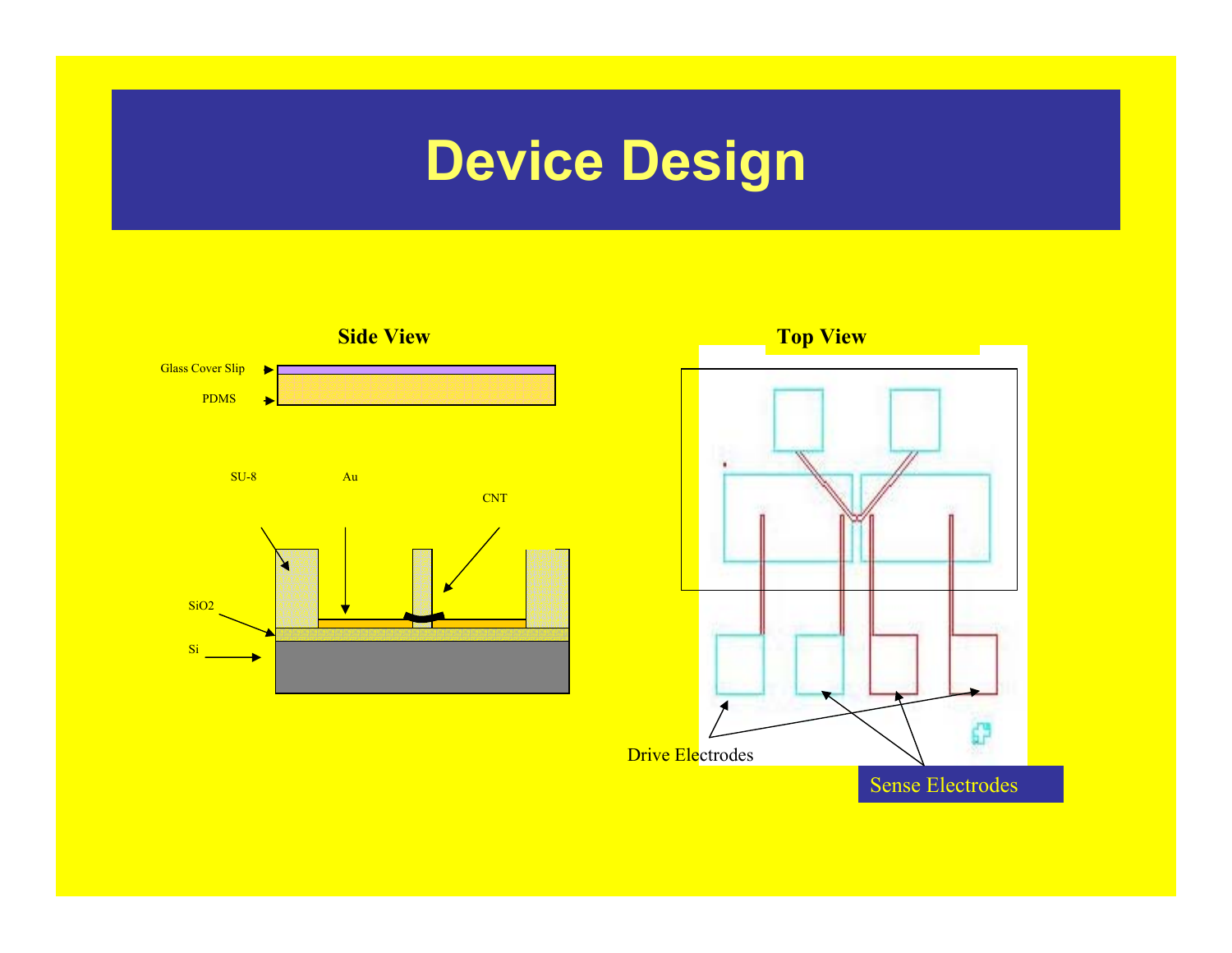# MICROFABRICATION Knowledge, Hands on Experience, Skills:

**Photolithography** Polymer Processing Electron Beam Evaporator **Electroplating** Bulk/Surface Micromachining (etching) Chemical Vapor Deposition (CVD) Oxidation and Doping Processes Magnetron sputtering Probe Station  $\quad$   $\rightarrow$ Optical Microscope Scanning Electron Microscope (SEM) **Ultrasonic Transduction** 

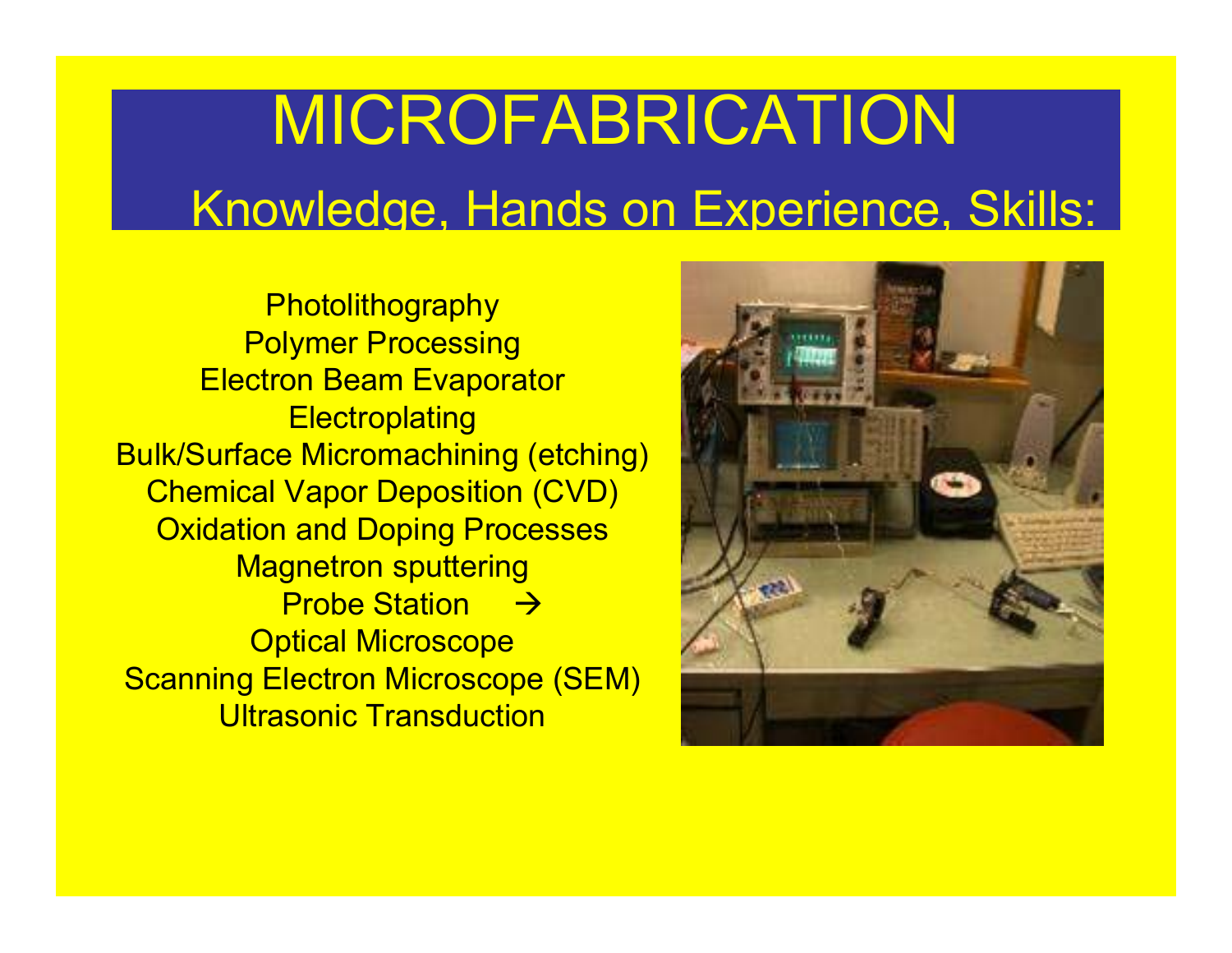### **Nanofabrication Procedure**

- 1) On p-type <100> silicon wafer, perform basic cleaning
- 2) Grow 1 micron of thermal oxide for electrical insulation
- 3) E-beam evaporate gold onto wafers
- 4) Pattern gold electrodes through the liftoff/wet etching process
	- Spin on positive/negative photoresist
	- Expose wafer with mask 1
- 5) Strip resist and electrodes will be patterned





Electrodes on Si $\mathrm{O}_2$  at 2x magnification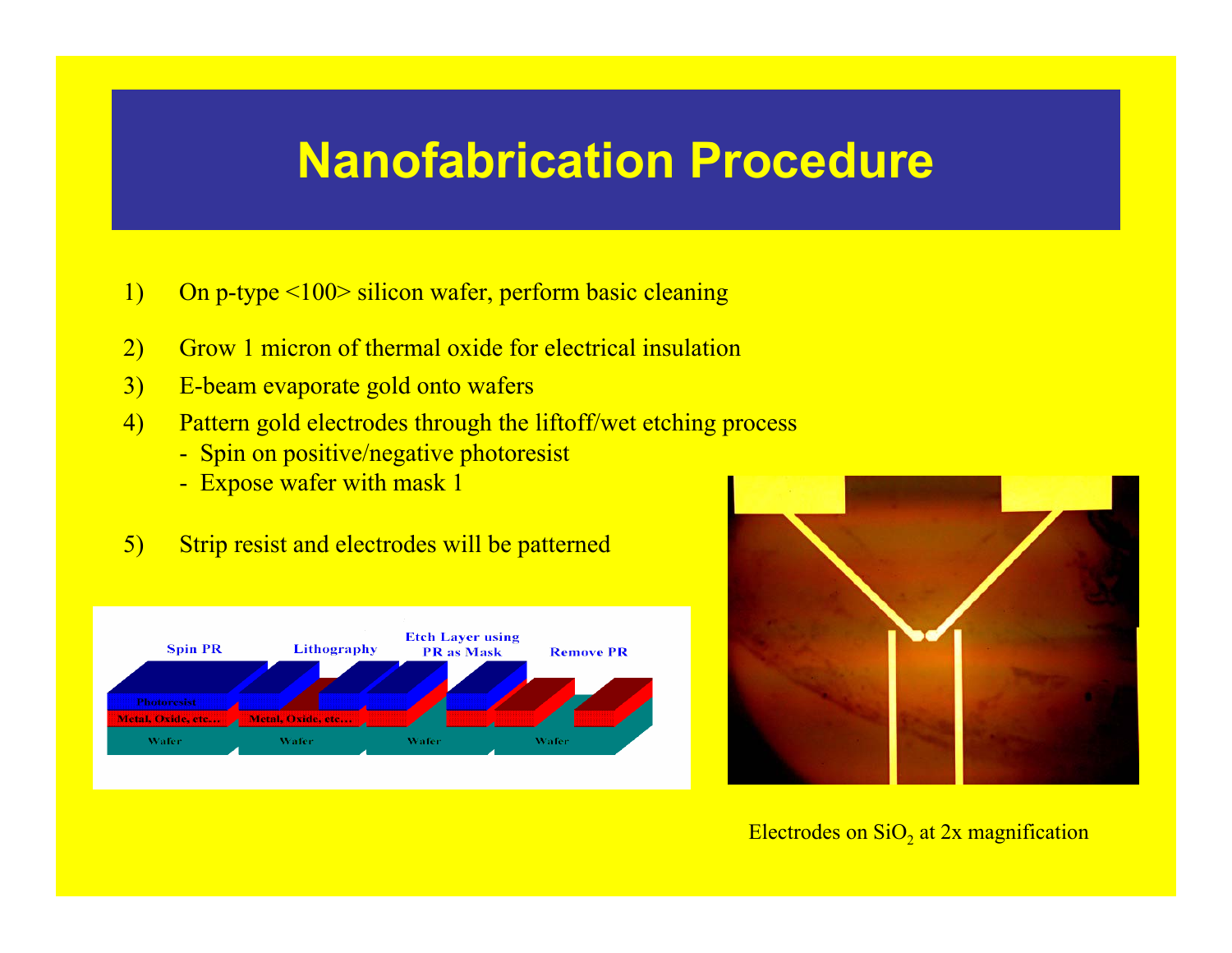## **Dielectrophoretic Trapping Procedure**

6) Trap CNT between gold electrodes using a dielectrophoretic trapping approach

#### **Experimental Setup and Initial Results**





#### Multi-walled CNT Trapped Between Electrodes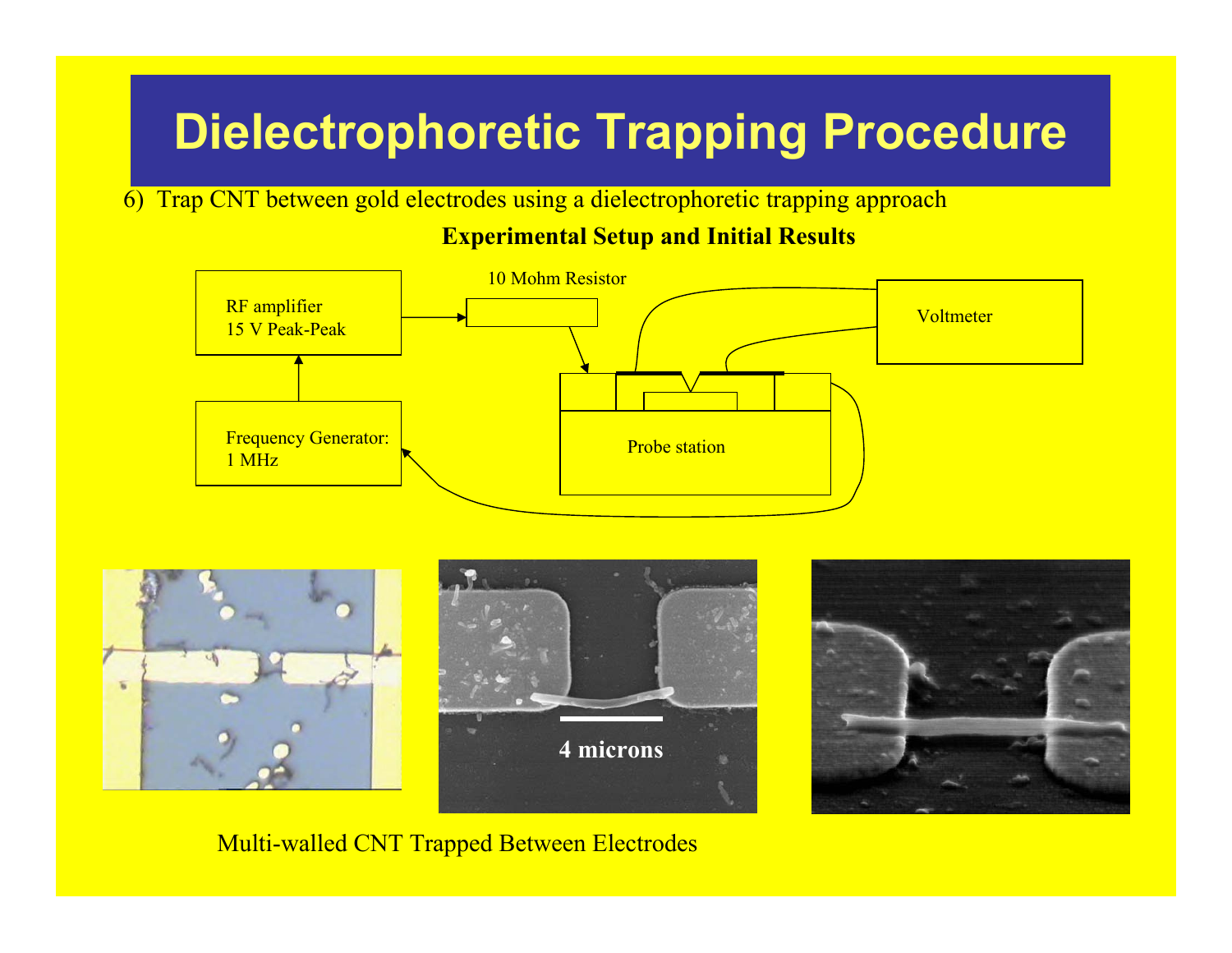### **SU-8 Interface**

7) Pattern SU-8 Reservoirs Around Tube Ends

Use of Scanning Electron Microscope (SEM) to Visualize SU-8 interface and carbon nanotube

Gold electrode

**Carbon** nanotubes



Trapped CNT under SU-8 wall



SU-8 Reservoirs formed around the tube ends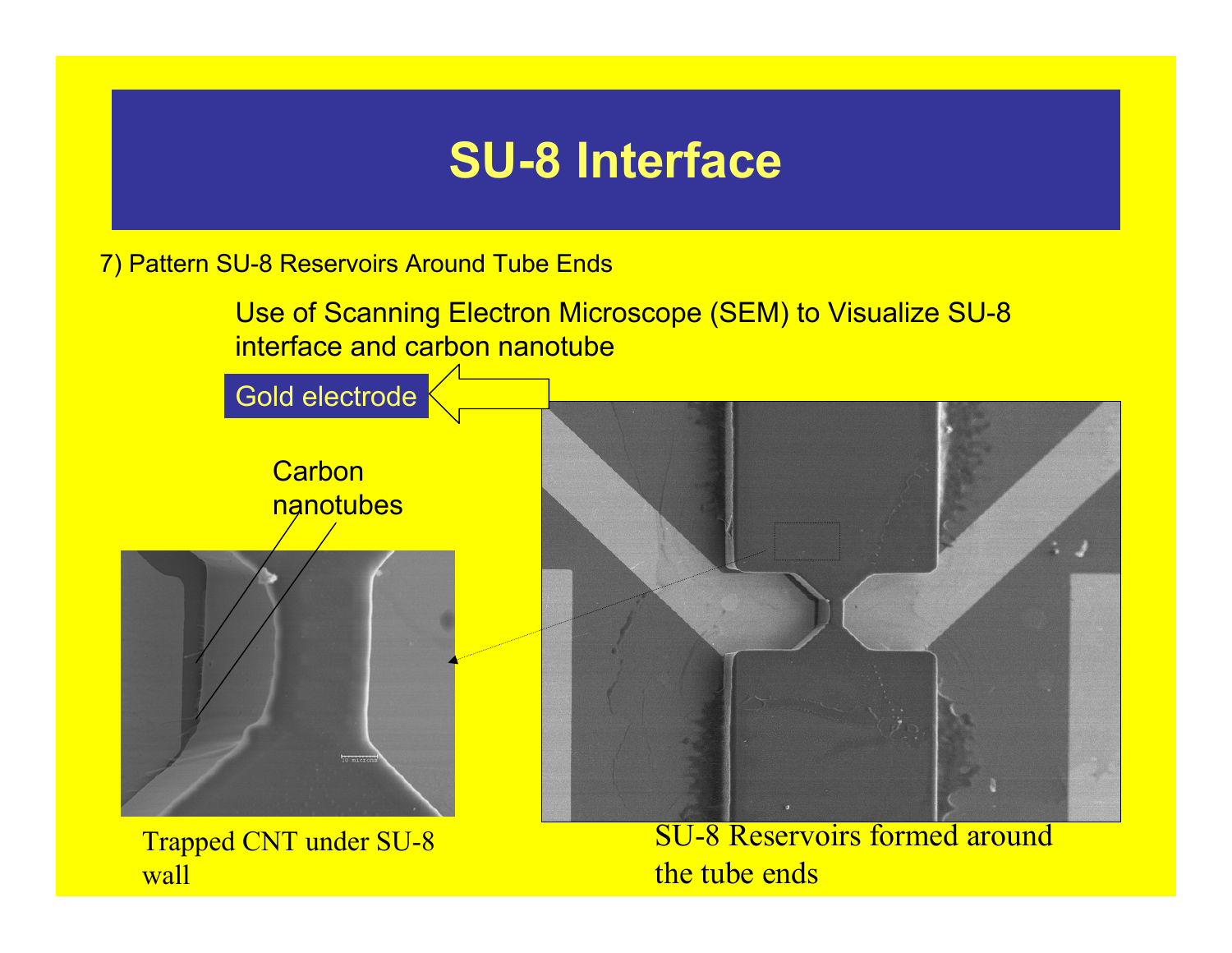## **Issues and Hopeful Solutions**

#### 1) Assumed Problem filling the tubes

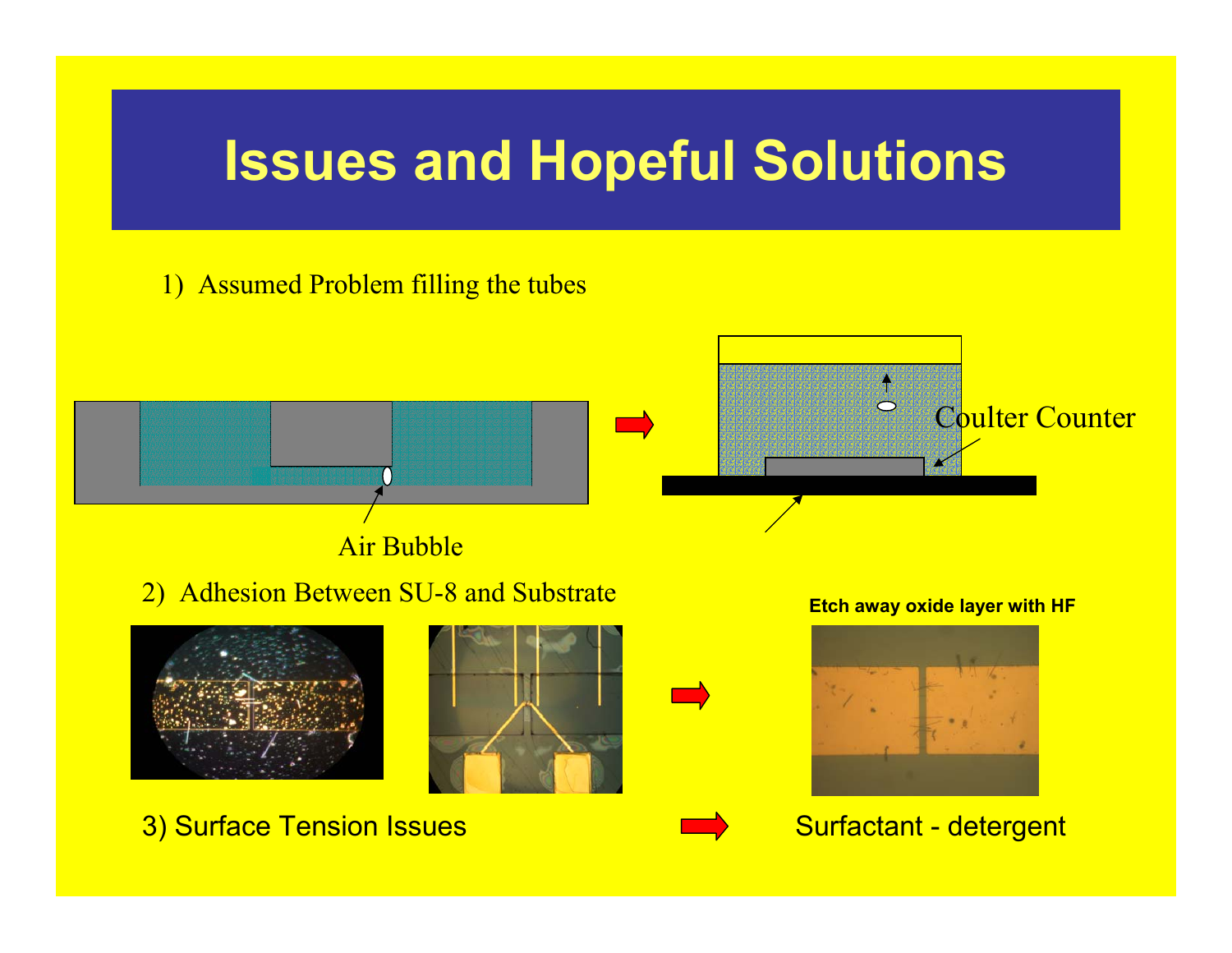# **Other Issues**

- "Over" Etching and Undercutting of Au electrodes: Isotropic Wet Etching vs. Liftoff
- Optimization of SU-8 Processing: Modification of exposure and baking time
- CNT Trapping: concentration of tubes, voltage and frequency modifications for different chips
- Electrical measurements of CNTs before and after trapping and in attempt to sense tube filling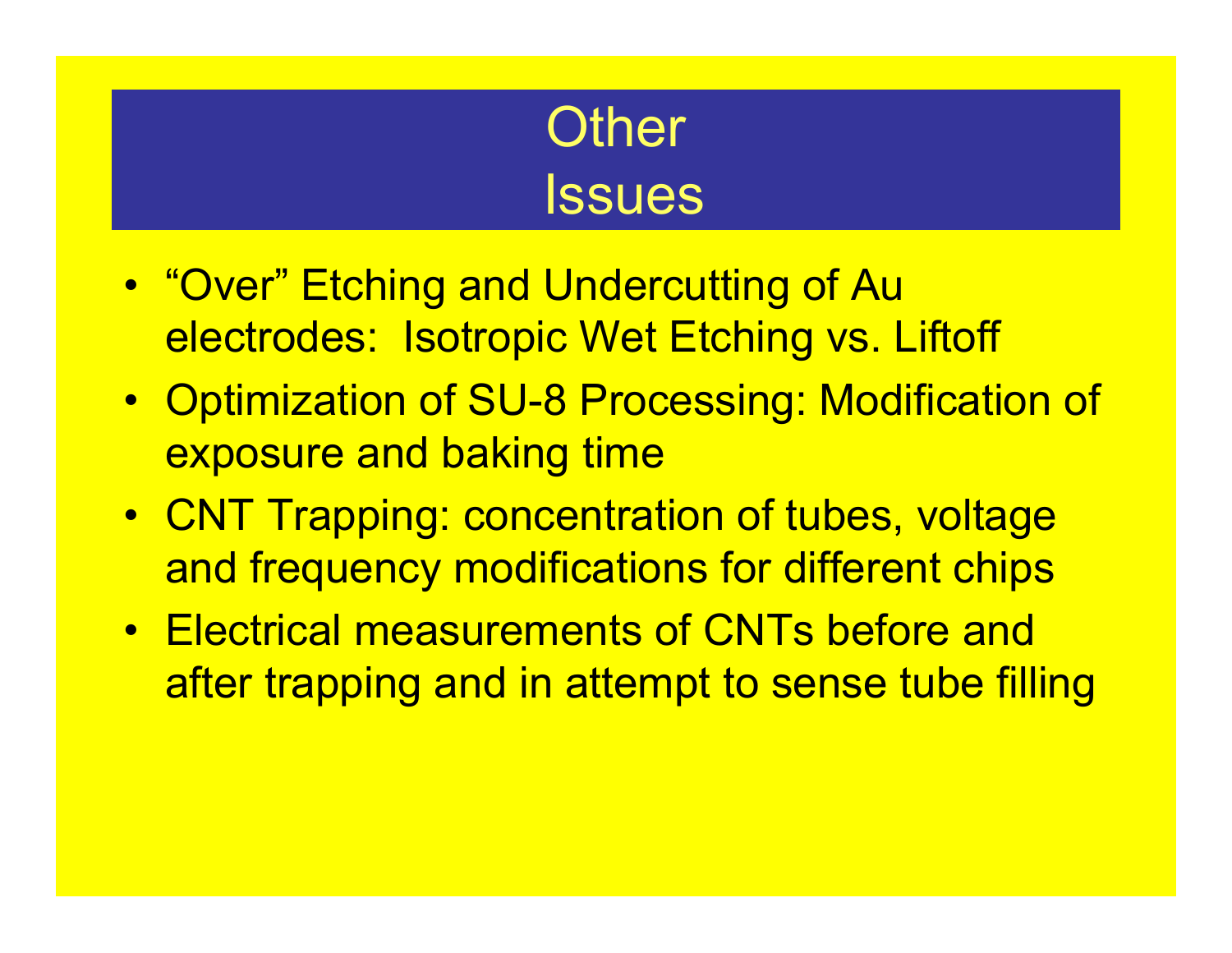### **If the Future is Not Now, How Soon is it?**

- -Groundwork is set for the creation of a functional microfabricated device in the near future
- -Develop better optical and electrical sensing techniques

-Down the Road: Minimizing Coulter Counter to create breakthroughs in biosensor and chemical applications